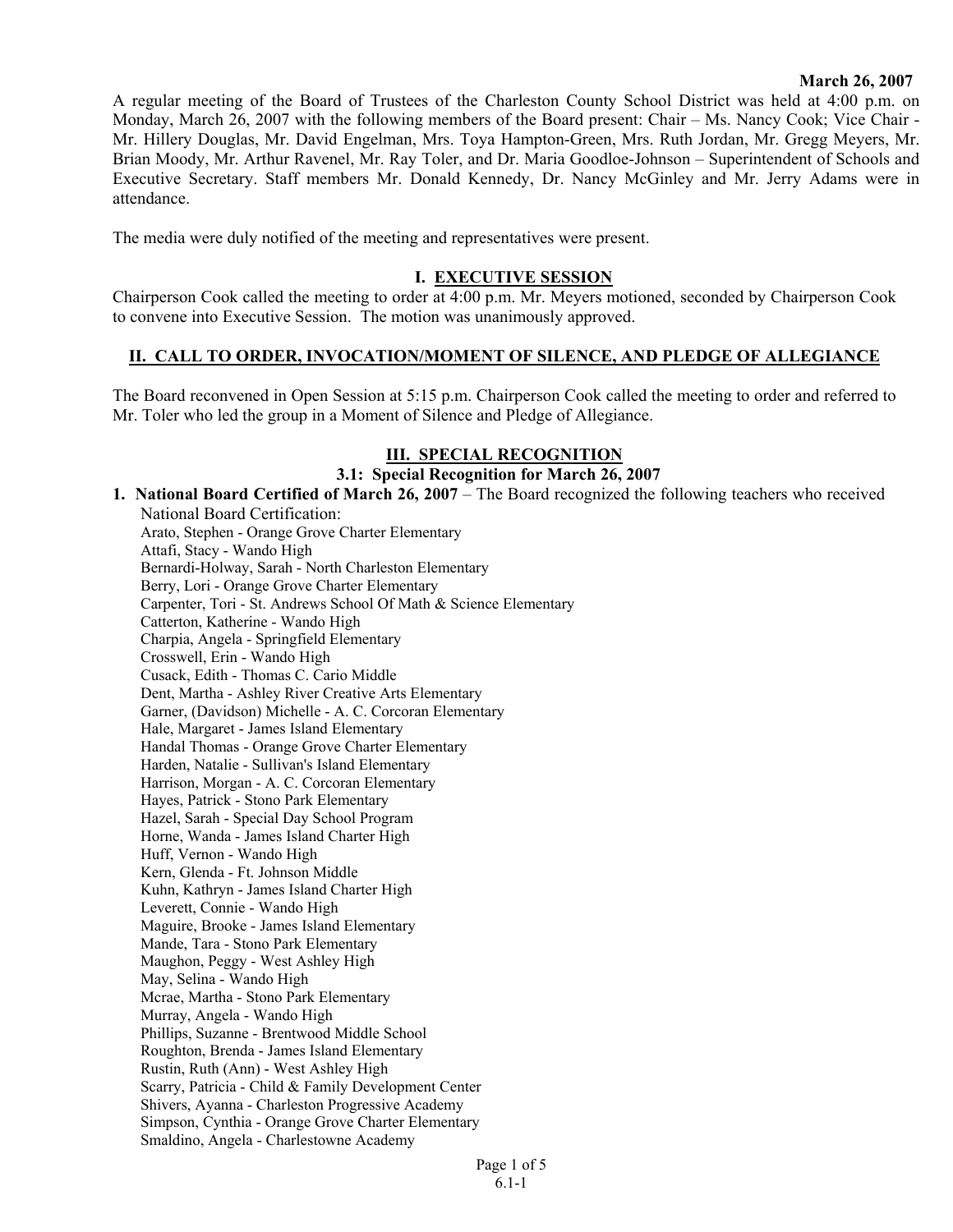Stahl, Heather - Stono Park Elementary Strong, Patricia - Stono Park Elementary Swain, Angela - Orange Grove Charter Elementary Wilson, Rebecca - St. Andrews School Of Math & Science Elementary Wiseman, Edward - Lambs Elementary Woods, Sara - Pepperhill Elementary

- **2. Baptist Hill High School Boys' Varsity Basketball Team** The Board recognized the Baptist Hill Boys Varsity Team for winning lower state "A" championship.
- 3. North Charleston High School Girls' Varsity Basketball Team The Board recognized North Charleston Girls' Varsity Basketball Team for winning 3A Ladies' Championship.
- **4. Wando High School Student Recognized for State Wrestling Championship** the Board recognized Zach Howell, a Wando High School student for his accomplishment in the state wrestling championship.
- **5. Wando High School Engineering and Design Team School** the Board recognized Wando Engineering students for their participation in the Toshiba Competition and winning the region three championships. The team will also participate in the national competition and develop a website to share this information.
- **6. Proclamation Child Abuse Prevention Month** Ms. Candi Bates-Quinn presented the Child Abuse Month Proclamation as follows:

*Whereas, child abuse prevention is a community problem and finding solution depends on involvement among people throughout the community. In 2005 South Carolina Department of Social Services received nearly 17,000 reports of child abuse or neglect.* 

*Whereas, statistics of children who are abused and neglected escalate; each year over 30,000 children are reported to be abused or neglected in South Carolina which interferes with their learning.* 

*Whereas, the effects of child abuse are felt by whole communities, and need to be addressed by the entire community; Charleston County DSS accepted 1,158 Child Protective Services intake reports in 2006. During the year, 376 children were placed in DSS care in Charleston County.* 

*Whereas, effective child abuse prevention programs succeed because of partnerships created among school counselors and staff, social service agencies, religious organizations, law enforcement, and the business community; and CCSD has taken a pro-active approach to prevent as well as report abuse of any nature;* 

*Whereas, youth-serving prevention programs offer positive alternatives for young people and encourage youth to develop strong ties to their community;* 

*Whereas, all citizens should become more aware of child abuse and its prevention within the community, and become involved in supporting parents to raise their children in a safe, nurturing environment;* 

*Therefore, the Charleston County School District does hereby proclaim April 16 – 20<sup>th</sup> as Child Abuse Prevention Week and April as National Child Abuse Prevention Month and call upon its Board, Faculty, Staff and community agencies, religious organizations, medical facilities, and businesses to increase their participation in our efforts to prevent child abuse, thereby strengthening the communities in which we live.* 

# **IV. SUPERINTENDENT'S REPORT**

# **4.1: Superintendent's Report**

The Superintendent, Dr. Maria Goodloe-Johnson reported the following:

- The Special Olympics was held on March 22, 2007. Over 40 schools were represented.
- The capital school trip to Columbia was a success. An article in the Post and Courier newspaper commented on the presentations to the RAAC Committee. The CCSD blueprint was presented. The district will receive committee recommendations on April 11<sup>th</sup>.
- Fraser Transition community meetings were held. Some parents expressed concerns about the decision being made without their input.

Chairperson Cook added that the RAAC Committee was impressed with the work being done in Charleston County School District.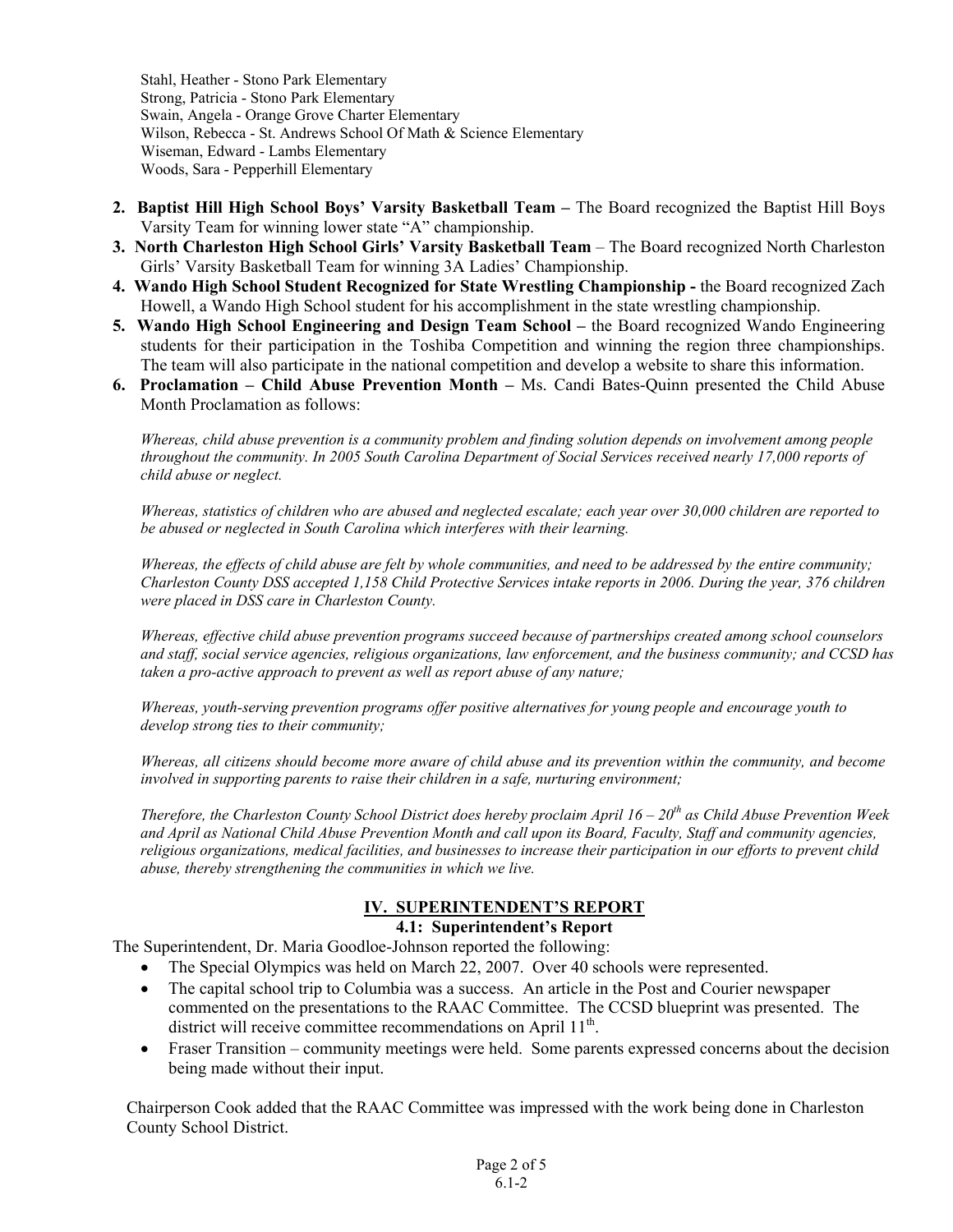At this time, Mr. Ravenel inquired about the status of the RFP for General Counsel the Board approved two months ago. Dr. Goodloe-Johnson responded that an update would be provided in the near future.

#### **V. VISITORS, PUBLIC COMMUNICATIONS 5.1: Visitors, Public Communications**

- 1. Mr. Derosher Price and Mrs. Beverly Gadsden-Birch, representatives of the Interdenominational Ministers' Alliance, addressed the Board in support of High Tech High at Rivers.
- 2. Ms. Carolyn Debrosky, a Charleston Mental Health representative, told the Board how important it is to provide mental health services to students at school.
- 3. Mr. Arthur Lawrence addressed the Board expressing concerns about growth in the District 20 area and significant decrease in African American constituents. Mr. Lawrence suggested the Board consider the Rhett wing at Burke High School for a trade school.
- 4. Ms. Ayanna Shivers, a counselor at Charleston Progressive Elementary, addressed the Board about increasing the school's allocation points to implement EEDA requirements.

### **VI. APPROVAL OF MINUTES/EXECUTIVE SESSION AGENDA ITEMS 6.1: Open and Executive Session Minutes of March 12, 2007**

Mr. Engelman motioned, seconded by Mr. Meyers to approve the Open and Executive Session Minutes of March 12, 2007. The motion was approved 9-0.

## **6.2: Motions of Executive Session of March 26, 2007**

The Board acted on the following Executive Session Agenda items as follows:

- **1.1: Student Transfer Appeals (8)** Approved Release A, B, D, G, & E; Upheld Denial C; Approved – F and H. The motion was approved 7-2 (Douglas and Jordan opposed).
- **1.2: Legal Briefing** received Legal Briefing in Executive Session; no action was taken.
- **1.3 Workers' Compensation Claim** Approved a motion authorizing staff to finalize a Workers' Compensation claim. The motion was approved 9-0.
- **1.4: Appointment Principal James Island Middle** approved the appointment of Gary McDonald Principal at James Island Middle. The motion was approved 9-0.

**1.5: Student Expulsion Appeal –** approved a recommendation from the Board Committee for a Student Expulsion Appeal. The motion was approved 9-0.

# **6.3: Financial Minutes of March 12, 2007**

Mr. Moody motioned, seconded by Mr. Engelman to approve the Financial Minutes of March 12, 2007. The motion was approved 9-0.

# **VII: MANAGEMENT REPORTS**

The Board did not receive a Management Report at this meeting.

# **VIII: CHARLESTON PLAN FOR EXCELLENCE**

Mr. Robert Olson, Interim Director of Secondary School Support presented information on the South Carolina Education and Economic Development Act as follows:

- *EEDA expanded the content of the report card to include dropout reduction data..*
- *School districts must organize high school curricula around a minimum of three clusters of study and cluster majors and promote increased awareness and career counseling by providing access to the South Carolina Occupational Information System for all schools.*
- *CCSD has organized its high schools around 16 federal clusters of study with more than 30 majors available for students.*
- *East Cooper has 15 clusters/32 majors* 
	- o *Wando High School 15 Clusters/31 Majors*
	- o *Lincoln High 6 Clusters/10 Majors*
- *North Area 10 Clusters/37 Majors*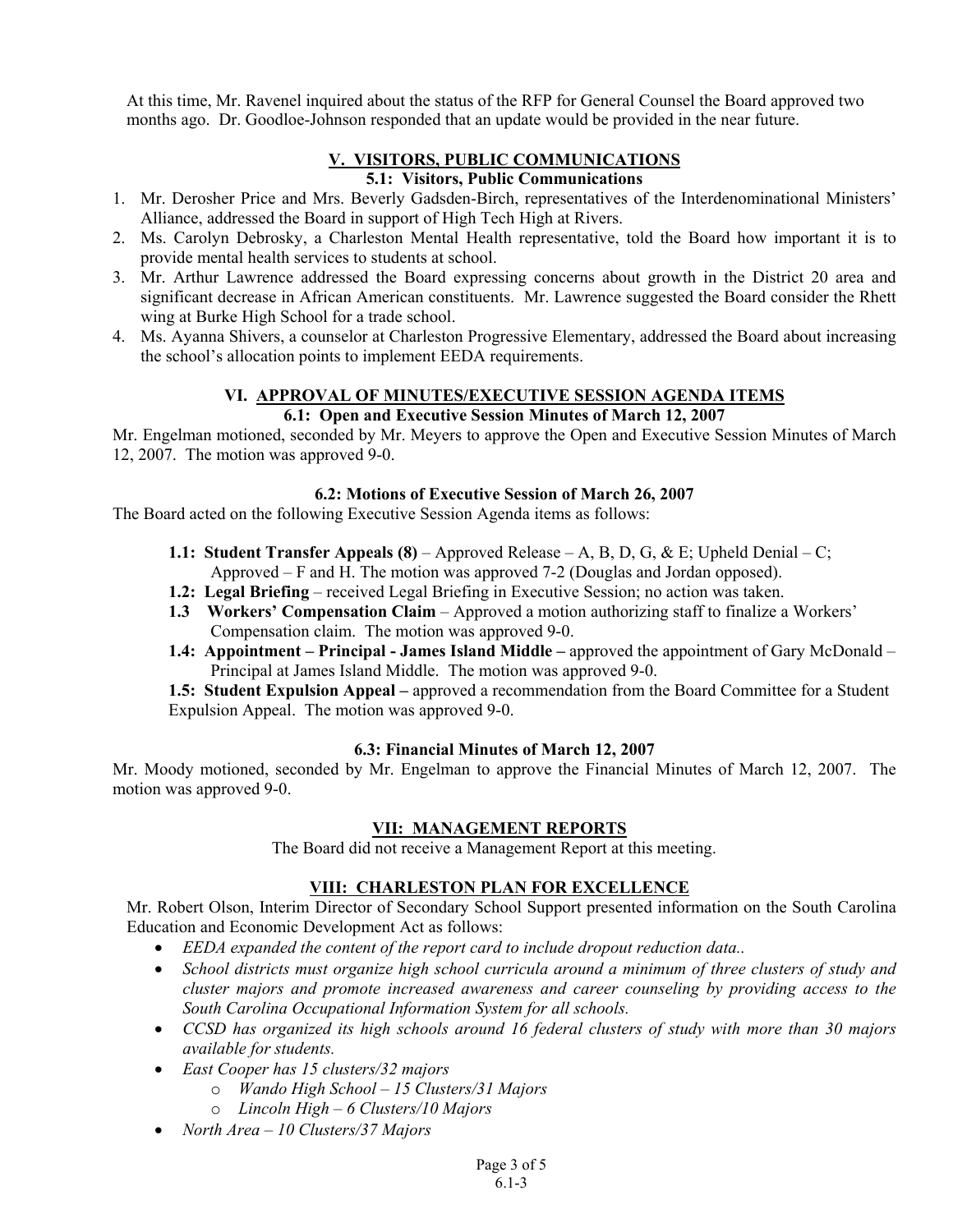- o *North Charleston High School 8 Clusters/12 Majors*
- o *Stall High School 10 Clusters/25 Majors*
- *West Ashley 12 Clusters/27 Majors* 
	- o *Baptist Hill High School 8 Clusters/8 Majors*
	- o *James Island Charter High School 8 Clusters/22 Majors*
	- o *St. Johns High School 9 Clusters/17 Majors*
	- o *West Ashley High School 9 Clusters/19 Majors*
	- o *Burke High School -7 Clusters/11 Majors*
- *Countywide Magnet Schools 13 Clusters/28 Majors* 
	- o *Garrett Academy 12 Clusters/15 Majors*
	- o *Academic Magnet High School 5 Clusters/12 Majors*
	- o *School of the Arts 2 Clusters/6 Majors*
	- o *Charlestowne Academy 6 Clusters/9 Majors*
	- o *Military Magnet High School 3 Clusters/3 Majors*
- *Career Exploration This year school guidance programs integrated career awareness and exploration activities into the curricula for students in the first through the eighth grades.*
- *Middle school students have been inventoried for career interest using the following instruments:* 
	- o *Sixth Grade: SCOIS Career Cluster Inventory*
	- o *Seventh Grade: SCOIS Self-Assessment Inventory*
	- o *Eighth Grade: Kuder Career Inventory*
- *Eighth grade students are selecting a preferred cluster of study and are developing individual graduation plans (IGP's).*
- *An individual graduation plan (IGP) is a student specific educational plan detailing the courses necessary for the student to prepare for graduation and to successfully transition into the workforce or postsecondary education.*
- *Guidance counselors will continue to counsel students during the ninth and tenth grades to further define their career cluster goals and individual graduation plans.*
- *Before the end of the second semester of their sophomore year, all students will have declared an area of academic focus or major within a cluster of study.*
- *According to the law a student may transfer to a high school offering that student's career cluster if not offered by the high school in his attendance zone.*
- *There are three ways CCSD meets the transfer requirement:* 
	- o *First Option Students can apply to CCSD High School Magnet Schools. Twenty three hundred students have the opportunity to attend one of the CCSD Magnet High Schools.*
	- o *Second Option Students can enroll in a high school outside of their attendance zone through the Pathways Magnet Program.*
	- o *Third Option Student attends class at a school that offers his/her choice. Students who wish to attend a class at another school that offers his/her choice will be handled on a "case by case" basis between the two schools. Students may enroll at a local college for classes for dual credit. Students may enroll in classes offered through the SDE Virtual High School.*
- *The District has identified three Pathway Zones: North Zone Stall and North Charleston; West Zone - Baptist Hill, Burke, James Island. St. John's, and West Ashley, and East Zone - Wando and Lincoln*
- *Students may apply for available slots at schools within their Pathway Magnet Zone provided their home school does not provide their desired cluster of study.*
- *Students will enter the Pathway Magnet Program according to the following schedule: Ninth grade 2007-08; 9, 10 grades - 2008-09; 9, 10, 11 grades - 2009-10; 9, 10, 11, 12 grades - 2010-11*
- *Guidance Counselors CCSD has made the decision to hire all certified counselors to meet the 300 to 1 ratio that EEDA mandates. All certified counselors will receive CDF Training.*
- *EEDA also requires that school guidance counselors limit their activities to guidance and counseling and not performing administrative tasks.*
- *At Risk Programs - Next year each high school shall implement one or more state approved "at risk" programs.*